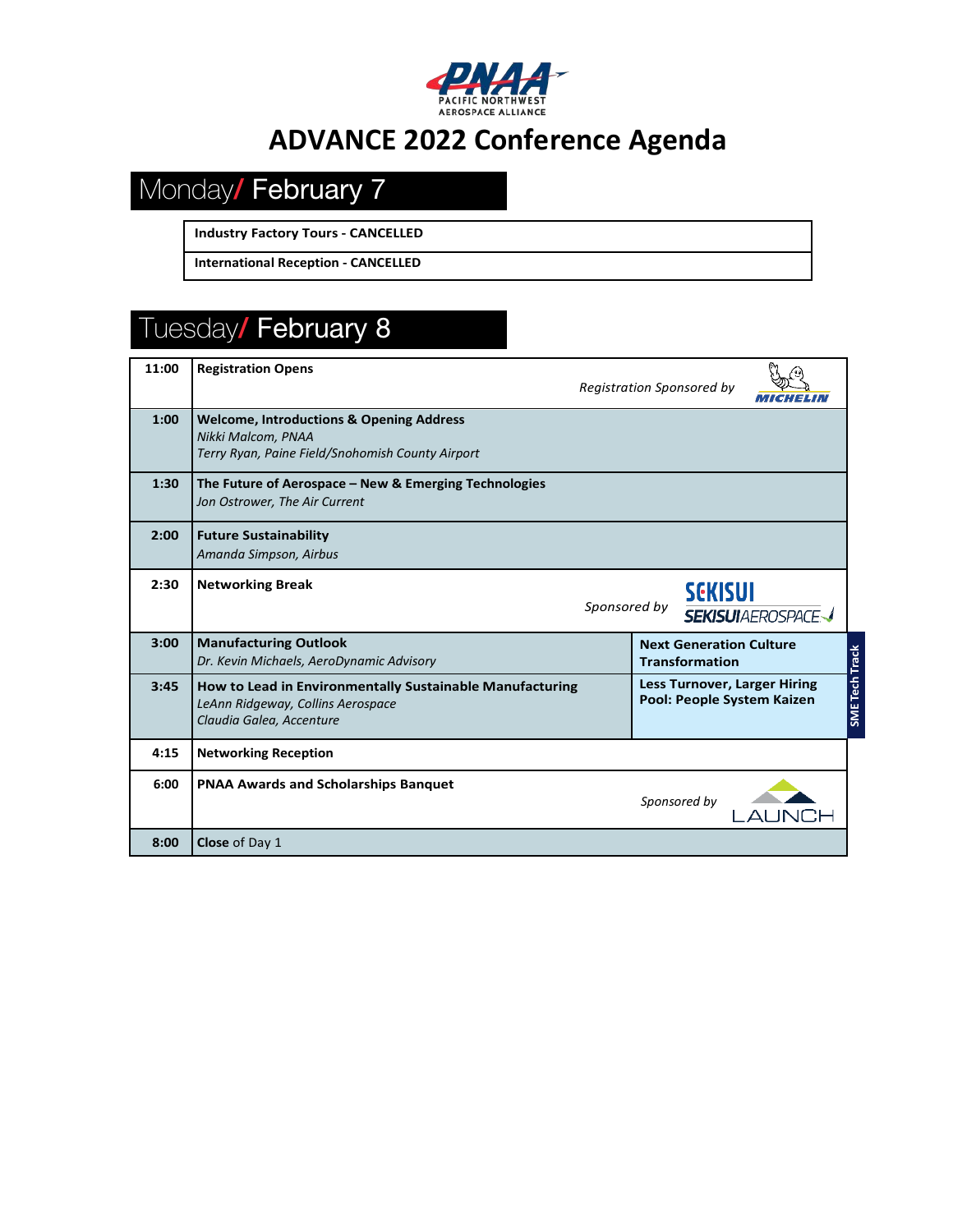

### **ADVANCE 2022 Conference Agenda**

#### Wednesday/ February 9 **7:30 Networking Breakfast** Washington State  *Sponsored by* Department of Commerce **8:00 Welcome & State Address**  *Robin Toth, WA State Department of Commerce* **8:15 Attracting and Retaining Critical Talent in a Changing World Opening Remarks** SME Tech Track **Deloit Wolfe - Impact WA SME Tech Track** *Lynn Strickland, AJAC Kristina Pressley, Orion Industries* **8:30 The Latest in Production**  *Krystina Jackson, Eight Twenty-Eight* **Equipment and Demonstration 9:00 Global Aviation Market Outlook** *Richard Aboulafia, AeroDynamic Advisory* **9:45 Networking Break** NT) *Sponsored by* **10:15 Aerospace Finance - Building the Supply Chain Consolidation, Shortages and M&A Oh My! SME Technical Track** *Bill Alderman, Alderman & Company* **SME Technical Track** *Ron Epstein, Bank of America Merrill Lynch Kristine Liwag, Morgan Stanley* **The Bulletproof Nature of TWI 11:00 Industry 4.0 Success Stories for Change** *Daniele Cagnatel, Sekisui Aerospace Magnus Falk, Saab Moderated by: Glenn McDonald, AeroDynamic Advisory* **11:30 Lunch & Presentation 12:00 Electrifying Aviation with Eviation** *Omer Bar-Yohay, Eviation* **12:15 Hoshin Kanri: Strategic Plan from Executive Leadership to Shop Floor and Back 12:25 Airline Market Outlook and the Impact to Manufacturing** *George Ferguson, Bloomberg* **12:45 Networking Break Coach Lasso Lessons for Networking Break Teamwork SME Technical Track Technical Track 1:15 Materials Supply Chain Risk Mitigation Business** *Gary Lowe, TMX Aerospace* **ACCELERANTS** *Mark Stuckey, Arconic Cliff Collier, Charles Edwards Management Consulting* **1:45 Function Analysis Systems**  *Moderated by Joanna Speed, AeroMed Group* **Technique (exercise) 2:00 The Changing Tides of Mergers & Acquisitions** *Jay Schmidt, Silicon Forest Electronics Chris Celtruda, Valence Surface Technologies Moderated by Alex Krutz, Patriot Industrial Partners* **2:50 Networking Break ALENCE**  *Sponsored by*  **3:15 Airbus Supply Chain Update How to get the most out of Track your CNC SME Tech Track** *Mohamed Denden, Airbus* **Automated Manufacturing** SME Tech **3:45 Industry Expert Panel Discussion** *Dr. Kevin Michaels, AeroDynamic Advisory Richard Aboulafia, AeroDynamic Advisory Ron Epstein, Bank of America Merrill Lynch* **4:30 Networking Reception**

**6:00**